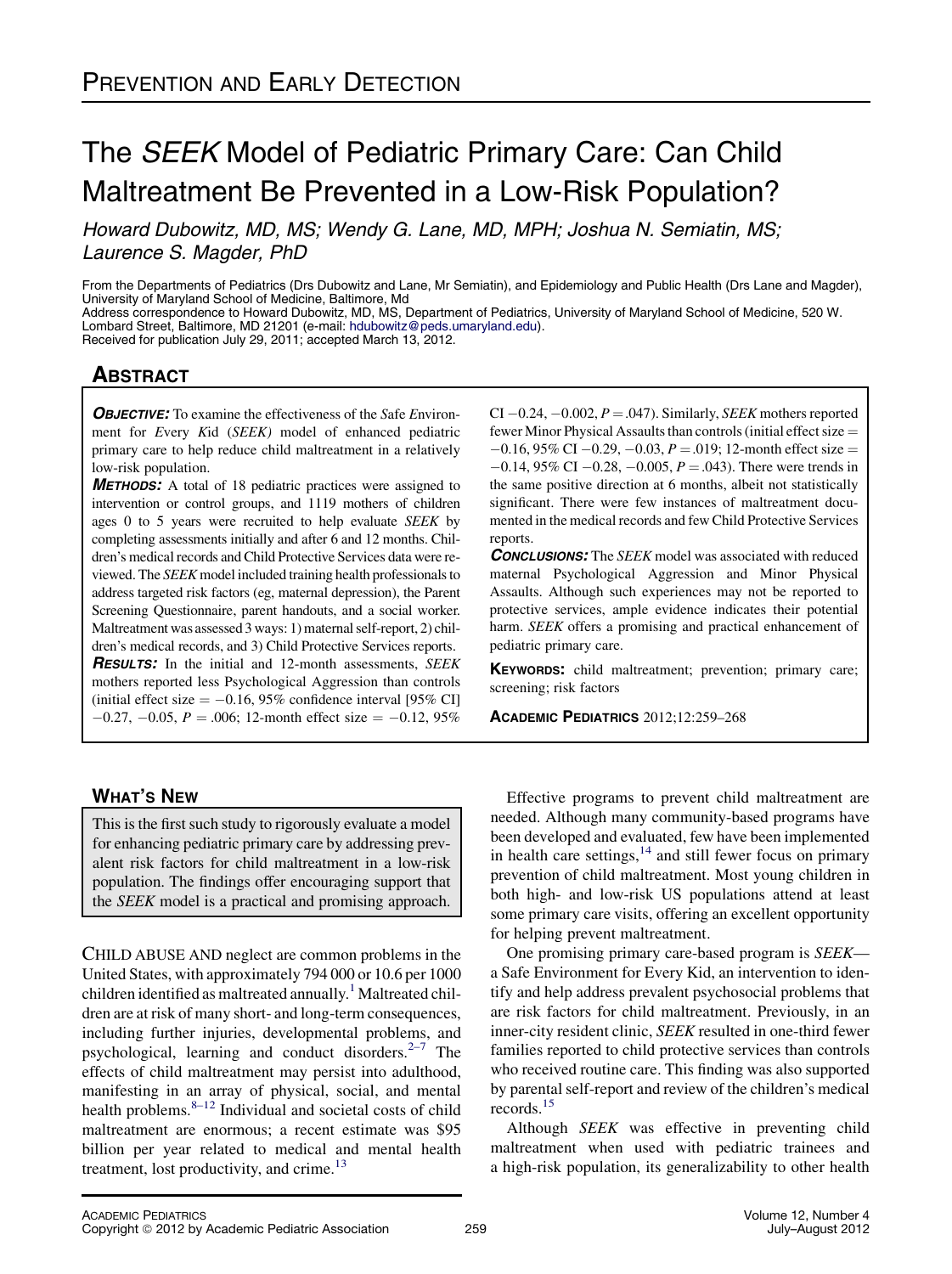

<sup>1</sup> 16 participating practices were randomly assigned; 2 additional control practices were subsequently added.

Figure 1. Model of the SEEK II Study Design.

professionals (HPs) and lower-risk populations needs to be examined. In this study we hypothesized that the SEEK model of enhanced pediatric primary care would be more effective in reducing maltreatment than standard pediatric practice when implemented with trained pediatricians and nurse-practitioners in a predominantly middle income suburban population.

#### **METHODS**

#### **STUDY DESIGN**

Following assignment of practices to SEEK or control groups, SEEK HPs received the initial training and implemented the model described herein from June 2006 through January 2009 (Fig. 1). Control practices received no special training and provided standard primary care. They did not receive SEEK materials or social work support. A subset of mothers was then recruited during the 18-month period from both intervention and control practices for the evaluation of SEEK. These mothers completed surveys at the time of recruitment, as well as 6 and 12 months later. Time constraints (ie, a 3-year Centers for Disease Control and Prevention grant) demanded that we first implement the SEEK model before we could start recruiting the evaluation sample; it took more than 18 months to recruit more than 1100 mothers. Consequently, most of the mothers in the SEEK practices were recruited after they had been exposed to the model. Toward the end of the study, children's medical records and data from state Child Protective Services were reviewed.

#### **SETTING AND PARTICIPANTS**

Twenty-three private pediatric practices loosely associated with the University of Maryland were originally approached; 17 agreed to participate. Some HPs in these practices had trained at our medical or nursing school or had done their pediatric residency in our program; others had residents do their continuity clinics in their practice. Before SEEK training, practices were randomized into SEEK and control groups, stratified by size (small:  $\leq 4$ ) HPs n = 11; medium to large:  $>4$  HPs, n = 7) by drawing paper lots. One SEEK practice withdrew before they recruited participants. Another SEEK practice had 32 HPs,

creating an imbalance of HPs between groups. We therefore added 2 control practices so that 18 private practices participated in the study, 7 in the SEEK group and 11 in the control group. Practices contributed varying numbers of participants to the study. One solo practice contributed only 3 participants, whereas the largest practice contributed 288 (26%). Characteristics of the practices and HPs were similar across groups in many respects (profession; sex; percent of minority patients in practice; experience addressing child maltreatment; and previous training related to intimate partner violence, parental substance abuse, depression, and stress); however, SEEK HPs were younger, had fewer years in practice, worked in more urban settings, and had more patients receiving Medicaid [\(Table 1](#page-2-0)).

Our institutional research board approved the study. Families receiving care at each practice were recruited to evaluate SEEK. Identical recruitment methods were used in SEEK and control practices. Mothers bringing in their child(ren) for a regular checkup were informed of the study by fliers and posters in waiting rooms. Interested mothers signed a form, enabling the office to notify project staff, who later phoned them, screened them for eligibility, and described the study more fully. They were told that the overall aim of the study was to see how pediatric practices could be more responsive to the needs of many families. The Informed Consent described the sensitive areas that would be broached (eg, substance use, depression, violence). They were also informed of our need to report possible threats to their child's safety to the Department of Social Services. The study's large geographic area precluded obtaining consent in person. Mothers wishing to participate were given an ID number for the secure study website. The protocol began with informed consent where mothers could agree to participate. Study staff was available for questions. Those without internet access were mailed the protocol and 2 hard copies of the consent. They were asked to sign these and return one to our office; 15% responded this way, with similar proportions across groups. If they had more than one child, the youngest was selected as the study index child.

[Figure 2](#page-3-0) shows the Consolidated Standards of Reporting Trials (CONSORT) diagram for mothers' completion of each wave. Few eligible subjects (2% of mothers contacted to participate in this study) refused participation; 5% were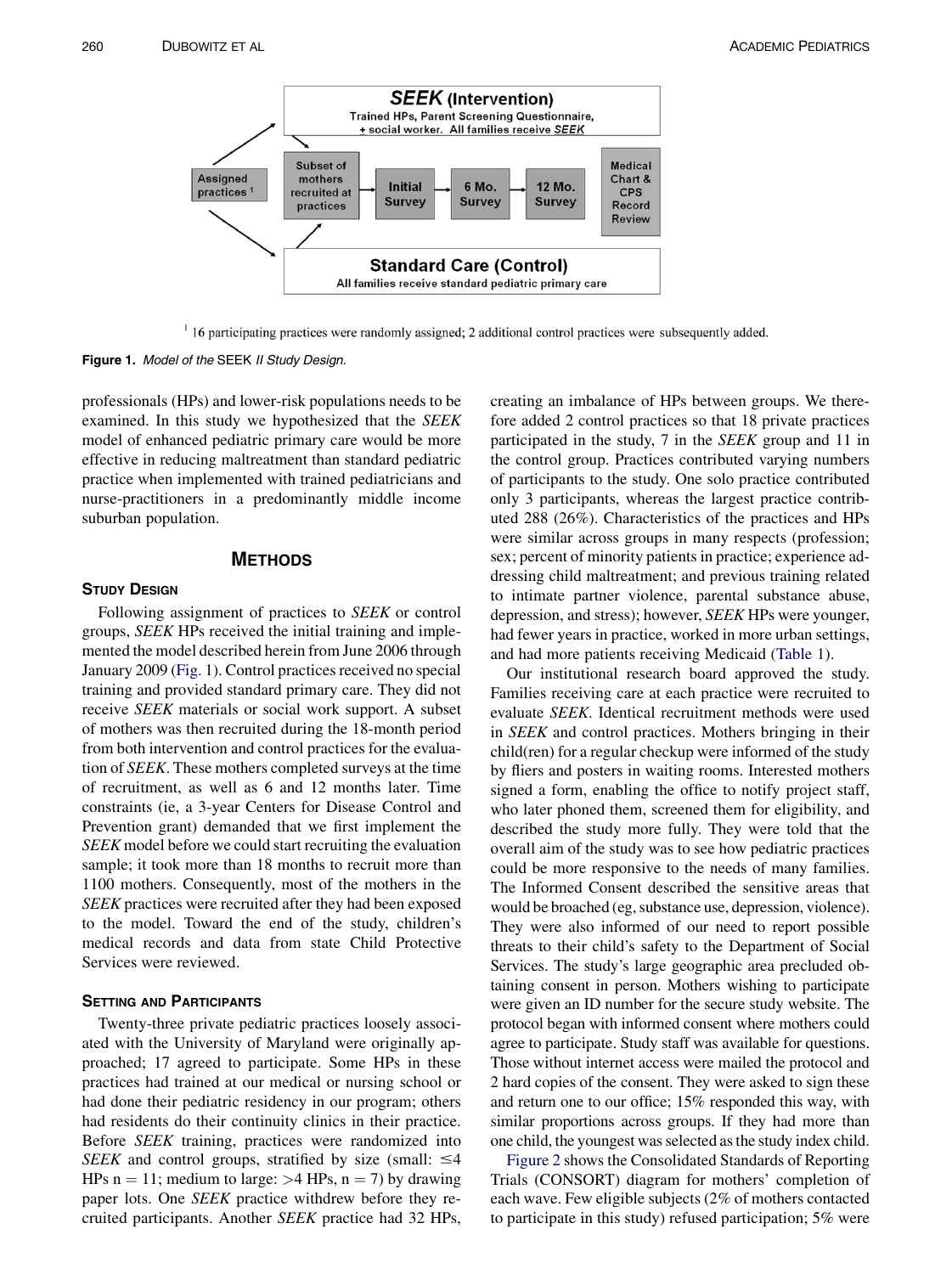#### <span id="page-2-0"></span>Table 1. Health Professional Characteristics by Group

|                                                                        | $SEEK^*$ n = 52, | Control $n = 43$ , |                |
|------------------------------------------------------------------------|------------------|--------------------|----------------|
|                                                                        | $n$ (column %)   | n (column %)       | $\overline{P}$ |
| Profession                                                             |                  |                    | .42            |
| Pediatrician                                                           | 35 (70)          | 31(78)             |                |
| Nurse practitioner                                                     | 15 (30)          | 9(22)              |                |
| Years in practice                                                      |                  |                    | $.001+$        |
| $<$ 5                                                                  | 23 (45)          | 3(8)               |                |
| $5 - 10$                                                               | 6(12)            | 9(23)              |                |
| $11 - 20$                                                              | 13 (26)          | 15 (38)            |                |
| >20                                                                    | 9(18)            | 13 (33)            |                |
| Age in years, mean (SD)                                                | 41.9 (10.6)      | 47.0(8.0)          | $.014+$        |
| Sex, female                                                            | 37(71)           | 27 (68)            | .71            |
| Community                                                              |                  |                    | $.004+$        |
| Urban, inner city                                                      | 1(2)             | O(0)               |                |
| Urban, not inner city                                                  | 15(31)           | 3(8)               |                |
| Suburban                                                               | 31(63)           | 37 (93)            |                |
| Rural                                                                  | 2(4)             | O(0)               |                |
| % of patients estimated to be receiving medical assistance             |                  |                    | $.023+$        |
| $<$ 25%                                                                | 36 (74)          | 38 (95)            |                |
| 25%-50%                                                                | 10(20)           | 2(5)               |                |
| $>50\%$                                                                | 3(6)             | O(0)               |                |
| % of patients in practice estimated as minority                        |                  |                    | .19            |
| $<$ 25%                                                                | 35(71)           | 22(57)             |                |
| 25%-50%                                                                | 14 (29)          | 16 (42)            |                |
| $>50\%$                                                                | 0(0)             | O(0)               |                |
| Cases of child maltreatment in past year, median (interquartile range) | 2(5)             | 2(4)               | .93            |
| Previous training, hours, median (interquartile range)                 |                  |                    |                |
| Intimate partner violence                                              | 0(2)             | 0(2)               | .62            |
| Parental substance abuse                                               | 0(1)             | 0(1)               | .70            |
| Parental depression                                                    | 0(2)             | 0(2)               | .57            |
| Parental stress                                                        | 0(1)             | 0(1)               | .73            |
| Experience in past year, cases, median (interquartile range)           |                  |                    |                |
| Intimate partner violence                                              | 1(5)             | 2(3)               | .61            |
| Parental substance abuse                                               | 5(8)             | 3(9)               | .55            |
| Parental depression                                                    | 10(12)           | 10(15)             | .12            |
| Parental stress                                                        | 12 (20)          | 20(75)             | .07            |

Notes: numbers varied slightly because of missing data. Eight HPs did not complete baseline HPQs. Percentages may not equal 100 because of rounding.

\*SEEK = Safe Environment for Every Kid; HPQ = Health Professional Questionnaire.

†Statistically significant.

ineligible due to their child's age  $($ >5 years). Of those eligible, 65% of the intervention group and 64% of controls completed the consent form and initial assessment. Characteristics of mothers who did not participate were not assessed, as information could not be collected before consent and practices do not readily have aggregate data on variables such as maternal age and marital status.

Characteristics of SEEK and control children and mothers are shown in [Table 2.](#page-4-0) Mothers were primarily white, middle-class, married, and well educated. The children were, on average, just older than 2 years of age. Few (9%) were on Medicaid. SEEK and control families were similar on several measures (child's age and sex, number of children, and mother's marital and employment status); more SEEK families, however, were white, on Medicaid, less educated, and had lower incomes than control patients.

# THE **SEEK MODEL**

#### **HP TRAINING**

HPs in SEEK practices attended a 4-hour, small group training conducted by an interdisciplinary team of pedia-

tricians, a social worker, and a psychologist. The training, conducted in early evenings or on Saturday mornings, focused on the impact of the targeted problems (parental depression, substance abuse, major stress, and intimate partner violence) on children's health, development, and safety, how to briefly assess identified problems, and how to initially address them, including principles of motivational interviewing. Brief "booster" trainings were held for SEEK HPs approximately every 6 months. The training did not address recognition and reporting of maltreatment.

The Parent Screening Questionnaire (PSQ) is a 20-item self-report questionnaire screening for targeted problems that are risk factors for maltreatment listed previously. Parents in SEEK practices were given the PSQ by office staff after signing in for the visit and completed it while waiting for their child's (0–5) checkup. The introduction conveyed an empathic tone, that all parents were being screened, and an interest in their child's health and safety. Response options were yes/no and answering was voluntary. An earlier version of the PSQ had moderately good sensitivity, specificity, and predictive values.<sup>[16–18](#page-8-0)</sup> For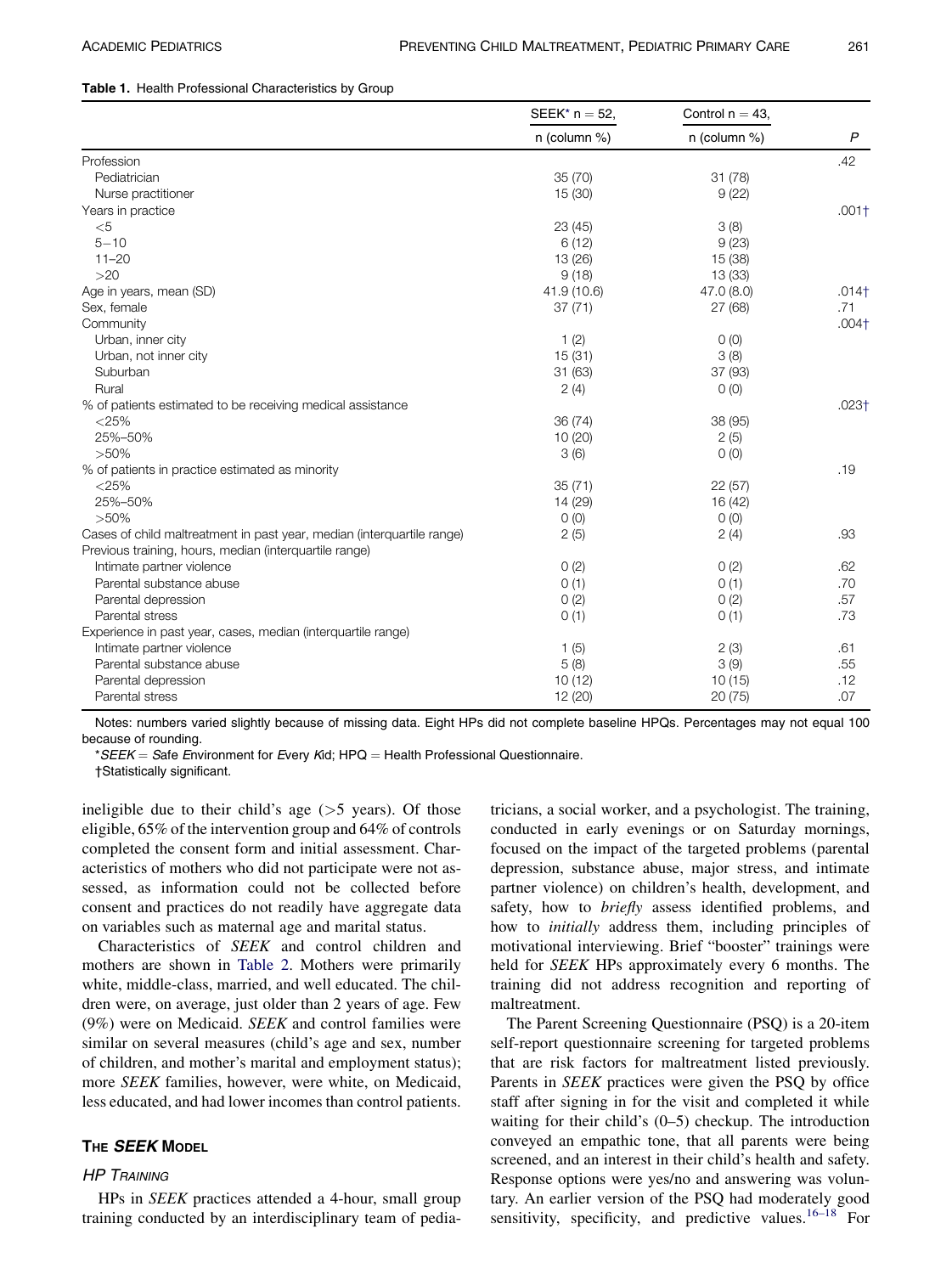<span id="page-3-0"></span>

Note: CTSPC = Parent-Child Conflict Tactics Scales (Straus et al., 1998).

#### Figure 2. Course of study participants.

example, depression screening had 74% sensitivity, 80% specificity, 36% PPV, and 95% NPV.

# RESOURCES FOR SEEK HPS AND PARENTS

A web-based, region-specific directory was developed for HPs. Practices were given parent handouts for each problem (eg, substance abuse), customized with local agency listings.

# **SOCIAL WORKER**

A licensed clinical social worker was present on-site for a half or full day per week at each SEEK practice and available by phone to SEEK HPs and parents during regular hours. She provided support, crisis intervention and facilitated referrals. HPs and parents together determined whether to enlist her help.

# **EVALUATING SEEK**

Self-report assessments of child maltreatment and associated risk factors were administered via an online survey

completed at home–initially (immediately following recruitment) and after 6 and 12 months. Fifteen percent completed hard copies instead. Toward the study's conclusion, medical students reviewed the children's medical records for possible maltreatment. They also observed HPs conducting 3 regular checkups at the start and end of the study while sitting in the office, and measured the time taken to address psychosocial issues. Child protective services reports were obtained from the state agency.

# OUTCOME MEASURES

Child maltreatment was measured 3 different ways from 3 sources: Parent-Child Conflict Tactics Scale (CTSPC), children's medical records, and child protective services reports.

# **PARENT-CHILD CONFLICT TACTICS SCALE**

The CTSPC is a self-report measure of how parents resolve conflict with their child.<sup>[19](#page-8-0)</sup> Maladaptive behaviors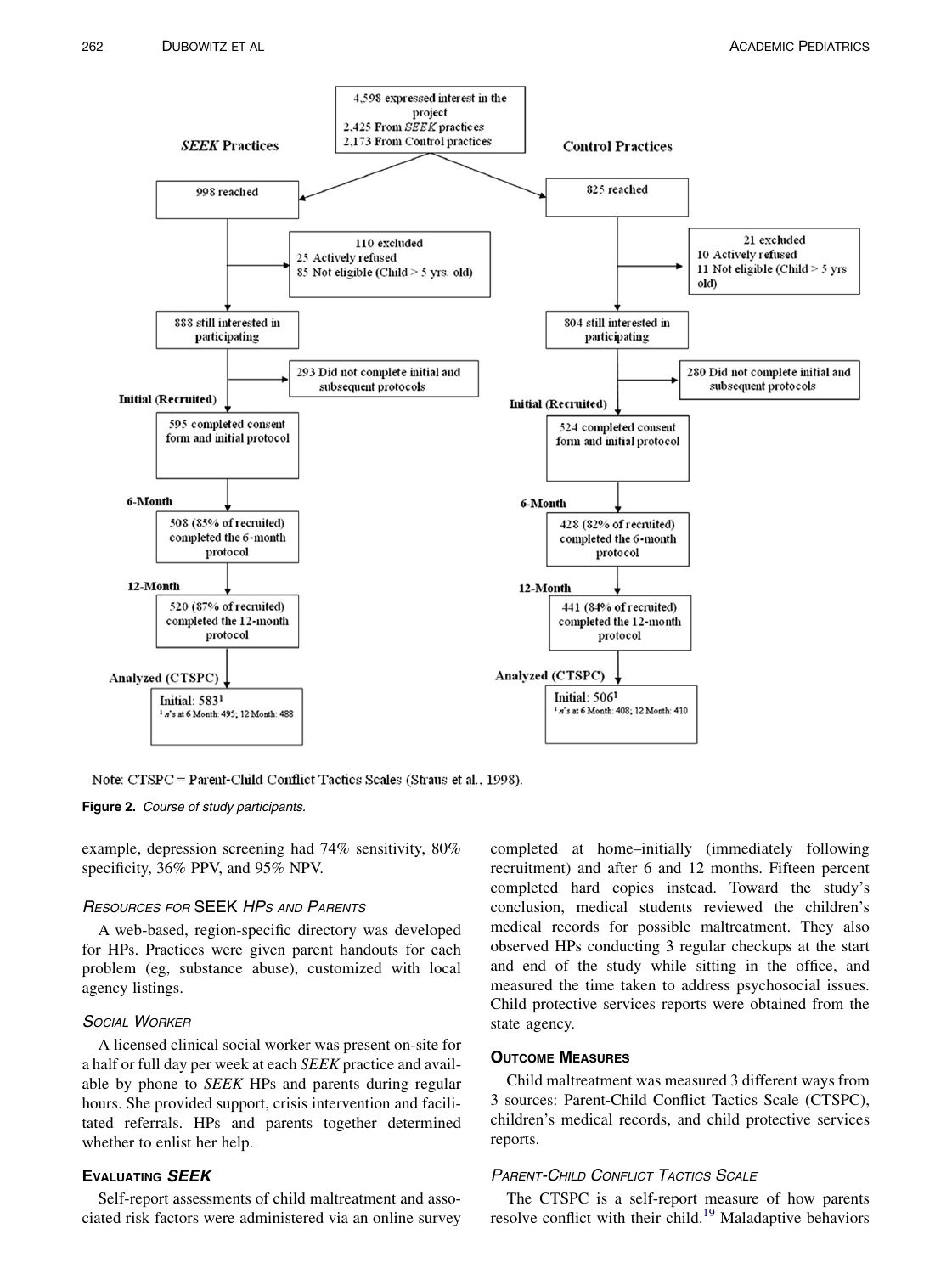<span id="page-4-0"></span>

|  |  |  |  |  |  |  | <b>Table 2.</b> SEEK <sup>*</sup> and Control Mother and Child Demographic Characteristics |
|--|--|--|--|--|--|--|--------------------------------------------------------------------------------------------|
|--|--|--|--|--|--|--|--------------------------------------------------------------------------------------------|

|                                          | $SEEK(n = 595)$ | Control ( $n = 524$ ) | $\overline{P}$ |
|------------------------------------------|-----------------|-----------------------|----------------|
| Child                                    |                 |                       |                |
| Age in months, mean (SD)                 | 25.0 (19.5)     | 26.7 (20.1)           | .156           |
| Ethnicity, $n$ (%)                       |                 |                       | $.006+$        |
| Asian                                    | 11(2)           | 26(5)                 |                |
| African American                         | 22(4)           | 34(7)                 |                |
| White                                    | 509 (86)        | 394 (75)              |                |
| Latino                                   | 7(1)            | 6(1)                  |                |
| Bi-or multiracial/other                  | 46 (8)          | 63 (12)               |                |
| Female, $n$ (%)                          | 295 (50)        | 247 (47)              | .415           |
| On medical assistance, n (%)             | 69 (12)         | 33(6)                 | $.002+$        |
| No. of children in home mean (SD)        | 2.0(1.0)        | 2.1(1.0)              | .673           |
| Mother                                   |                 |                       |                |
| Age in years, mean (SD)                  | 33.4(5.7)       | 34.5(5.2)             | $.001+$        |
| Marital status, n (%)                    |                 |                       | .083           |
| Single (ie, never married)               | 52 (9)          | 26(5)                 |                |
| Married                                  | 515 (87)        | 477 (91)              |                |
| Separated/divorced                       | 27(5)           | 20(4)                 |                |
| Widowed                                  | 1 (< 1)         | 1 (< 1)               |                |
| Family annual income, n (%)              |                 |                       | $< .001+$      |
| Less than \$15 000                       | 21(4)           | 5(1)                  |                |
| \$15 000 to \$24 999                     | 24(4)           | 9(2)                  |                |
| \$25 000 to \$49 999                     | 91(15)          | 57(11)                |                |
| \$50 000 to \$74 999                     | 146 (25)        | 135 (26)              |                |
| \$75 000 or more                         | 313 (53)        | 317(61)               |                |
| Currently employed, n (%)                | 323 (54)        | 293 (56)              | .584           |
| Education, $n$ (%)                       |                 |                       | $< .001+$      |
| Less than high school                    | 6(1)            | 1(<1)                 |                |
| High school                              | 77 (13)         | 17(3)                 |                |
| Some college                             | 143 (24)        | 90(17)                |                |
| College graduate                         | 201 (34)        | 171 (33)              |                |
| Some graduate or professional school     | 42(7)           | 43 (8)                |                |
| Graduate or professional school graduate | 126(21)         | 202 (39)              |                |

Numbers differed slightly because of missing data. Percentages may not equal 100 because of rounding. \*SEEK = Safe Environment for Every Kid; HPQ = Health Professional Questionnaire.

†Statistically significant.

are measured by the Psychological Aggression, and the Minor, Severe, and Very Severe Physical Assault scales (see Appendix). As part of the computer-based or paper assessment, respondents reported the frequency of each behavior during the past year (initial assessment) or 6 months (6- and 12-month assessments). The recommended weighted scoring was used with more frequent behavior having a higher score.

# CHILDREN'S MEDICAL RECORDS

The medical records of all index children of families participating in the evaluation were reviewed by 2 medical students for possible child maltreatment. The students could not be blinded because of PSQs in SEEK children's records. We developed clear objective and specific guidelines to minimize subjective judgments. A study pediatrician met regularly with the students to resolve issues and uncertainties. Documentation by HPs of failure to thrive, delayed immunizations, noncompliance with medical recommendations, repeated injuries, and ingestions were recorded as potential markers of neglect.<sup>[20](#page-8-0)</sup> Child protective service involvement and other indicators of abuse were also recorded. We were able to ascertain whether problems occurred before or during the SEEK project.

# CHILD PROTECTIVE SERVICES REPORTS

State records were obtained on lifetime child protective services reports involving study families. Given that SEEK addresses problems within the family, we were interested in all protective service involvement between June 1986 (first report involving a study family) and April 2009. We excluded ruled-out reports (ie, investigated, but no supporting evidence of maltreatment) and combined substantiated and unsubstantiated reports; few differences have been found in terms of outcomes and recidivism.<sup>[21](#page-8-0)</sup> Reports before June 2006 were considered pre-SEEK; later reports were considered during SEEK.

#### TIME SPENT ADDRESSING PSYCHOSOCIAL ISSUES

Medical students measured the time HPs spent addressing psychosocial issues during 3 randomly selected checkups as well as the total visit time.

#### DATA ANALYSIS

We used mixed effects multiple regression models (PROC MIXED in  $SAS<sup>22</sup>$ ) to examine the impact of SEEK on CTSPC scores initially and at 6 and 12 months. Given that, despite randomization, there were some sociodemographic differences between the groups, analyses controlled for these differences. Because of clustering of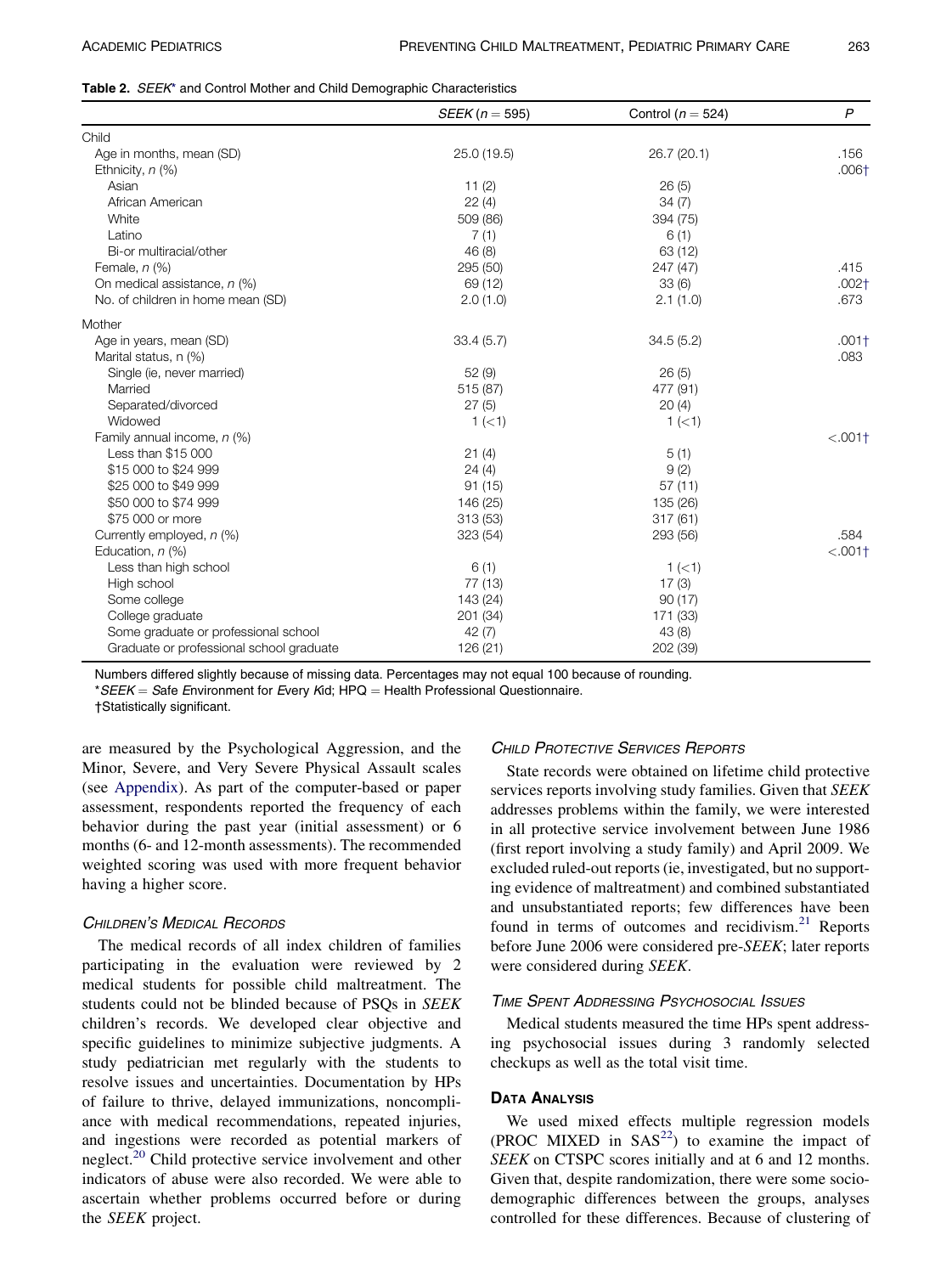Table 3. Parent-Child Conflict Tactics Scales (CTSPC) Scores Comparing SEEK\* and Control Maternal Parenting Behaviors Initially and at 6 and 12 Months

|                          |                   |                  | Mean $(SD)$ † <i>n</i> | Standardized            |                 |          |
|--------------------------|-------------------|------------------|------------------------|-------------------------|-----------------|----------|
| <b>CTSPC Scale</b>       | <b>Time Point</b> | <b>SEEK</b>      | Control                | $B$ est. $\ddagger$ , § | 95% CI          | P        |
| Psychological Aggression | Initial           | 6.2(10.0), 577   | 7.8 (11.4), 506        | $-0.16$                 | $-0.27, -0.05$  | $.006\P$ |
|                          | 6 months          | 5.4 (8.6), 495   | $6.1$ $(8.5)$ , 408    | $-0.06$                 | $-0.18, 0.06$   | .306     |
|                          | 12 months         | $5.7(8.0)$ , 488 | 7.0 (9.3), 406         | $-0.12$                 | $-0.24, -0.002$ | .047     |
| Minor Physical Assault   | Initial           | 2.7(6.7), 583    | 3.4(6.8), 502          | $-0.16$                 | $-0.29, -0.03$  | .019     |
|                          | 6 months          | 1.8 (4.6), 493   | $1.9(4.6)$ , 406       | $-0.08$                 | $-0.22, 0.05$   | .245     |
|                          | 12 months         | 2.1(4.7), 487    | 2.6(5.6), 410          | $-0.14$                 | $-0.28, -0.005$ | .043     |

\*SEEK = Safe Environment for Every Kid; CI = confidence interval.

†Data represent raw number of incidents within the past year (initially) or 6 months (6- and 12-month waves). Higher numbers represent more incidents of child maltreatment within the past year (at Initial) or the past 6 months (at 6 and 12 months).

‡Standardized B estimates reflect mean differences between the groups in standard deviation units. Negative Standardized B estimates indicate that mothers in the SEEK group reported lower rates of that behavior than controls. Standardized B estimates are interpretable as effect sizes. For example, initial self-reports of Psychological Aggression by SEEK mothers were, on average, 0.16 standard deviations lower than those reported by control mothers.

§Models are multivariate analyses that control for family income, mother's marital status and education, child's ethnicity and age, and the random effects of participant and practice.

||Initial differences represent an early effect of SEEK, not a baseline.

{Statistical significance.

patients within practices and a possible influence of practice on outcomes, a random effect for practice was included in the statistical models. We also examined intraclass correlation coefficients to probe possible influence by one or more practices. To account for repeated measures on the same mother, a random effect for mother was also included. Similarly, we used a binary mixed effects regression model (PROC GLIMMIX in  $SAS<sup>22</sup>$  $SAS<sup>22</sup>$  $SAS<sup>22</sup>$ ) to assess group differences in child maltreatment documented in the medical records. We report standardized beta estimates to indicate the strength of the differences between SEEK and control practices, where appropriate.

To assess SEEK's impact on the rate of child protective service reports, we based the analysis on 2 groups: 1) families who had a child protective service report only before the study and 2) families who only had reports after the study began. Then we compared the SEEK and control groups with respect to the relative sizes of these 2 groups by using the Fisher exact test.

Some mothers in the SEEK practices were not exposed to SEEK before their initial assessment. In a supplementary analysis, we compared these mothers to mothers in the SEEK group who had previous exposure to SEEK with respect to their initial assessments.

#### RESULTS

As expected, nearly 95% of SEEK mothers had brought their child for at least one well child visit before recruitment and were therefore exposed to the model before the initial assessment; 70% had more visits. Thus, responses to the initial survey probably reflect early effects of SEEK rather than a baseline. The mean CTSPC score for Psychological Aggression and Minor Physical Assault was greater in the control group than the SEEK group at each time point (Table 3). In multivariable analyses in which we controlled for potential confounders (mother's education, age, marital status, family income, and child's ethnicity) and accounted for the clustering of observations within participants and practices, SEEK mothers reported less frequent Psycholog-

ical Aggression (effect size  $= -0.16$ ,  $P = .006$ ) and fewer Minor Physical Assaults (effect size  $= -0.16$ ,  $P = .019$ ) initially and 12 months later (Psychological Aggression, effect size  $= -0.12$ ,  $P = .047$ ; Minor Physical Assault, effect size  $= -0.14$ ,  $P = .043$ ; Table 3). Findings at 6 months were in the same direction, albeit not statistically significant. The frequencies of reported Severe and Very Severe Physical Assault were extremely low  $\left( \langle 1\% \rangle \right)$  of the sample) and were excluded from the analyses. The intraclass correlations within practice estimated from these models were very low (0 for Psychological Aggression, 0.01 for Minor Physical Assault), suggesting that after adjustment for socioeconomic differences, there was no association between practice and these outcomes.

To assess whether differences between the study groups in CTSPC initial outcomes might have been the result of uncontrolled differences between the groups (rather than an early effect of SEEK), we compared the CTSPC scores on the initial assessment for the 547 families exposed to SEEK before the initial assessment to those of 28 families in the SEEK group who were unexposed to SEEK at the time of the initial assessment. "Unexposed" refers to those who had not had a checkup in a *SEEK* practice or had not completed a PSQ before the initial assessment. Exposed and nonexposed SEEK families differed only on child age; exposed children averaged 15 months younger. We thus controlled for child's age in the analyses. Within the SEEK group, nonexposed mothers reported more Psychological Aggression (Mean score = 14.0,  $SD = 11.6$ ) initially than did exposed mothers ( $M = 5.8$ ,  $SD = 9.8$ ;  $P = .03$ ). Nonexposed mothers reported more incidents of Minor Physical Assault ( $M = 5.2$ ,  $SD = 7.5$ ) than did exposed mothers ( $M = 2.5$ ,  $SD = 6.7$ ), although this difference was not statistically significant ( $P = .201$ ). Comparing SEEK nonexposed mothers and controls ( $n = 28$  and 48, respectively), we found no differences in terms of reported Minor Physical Assault ( $B = -.03$ ,  $P = .915$ ) and Psychological Aggression ( $B = 1.69$ ,  $P = .566$ ). These findings supported using the initial data as an early outcome.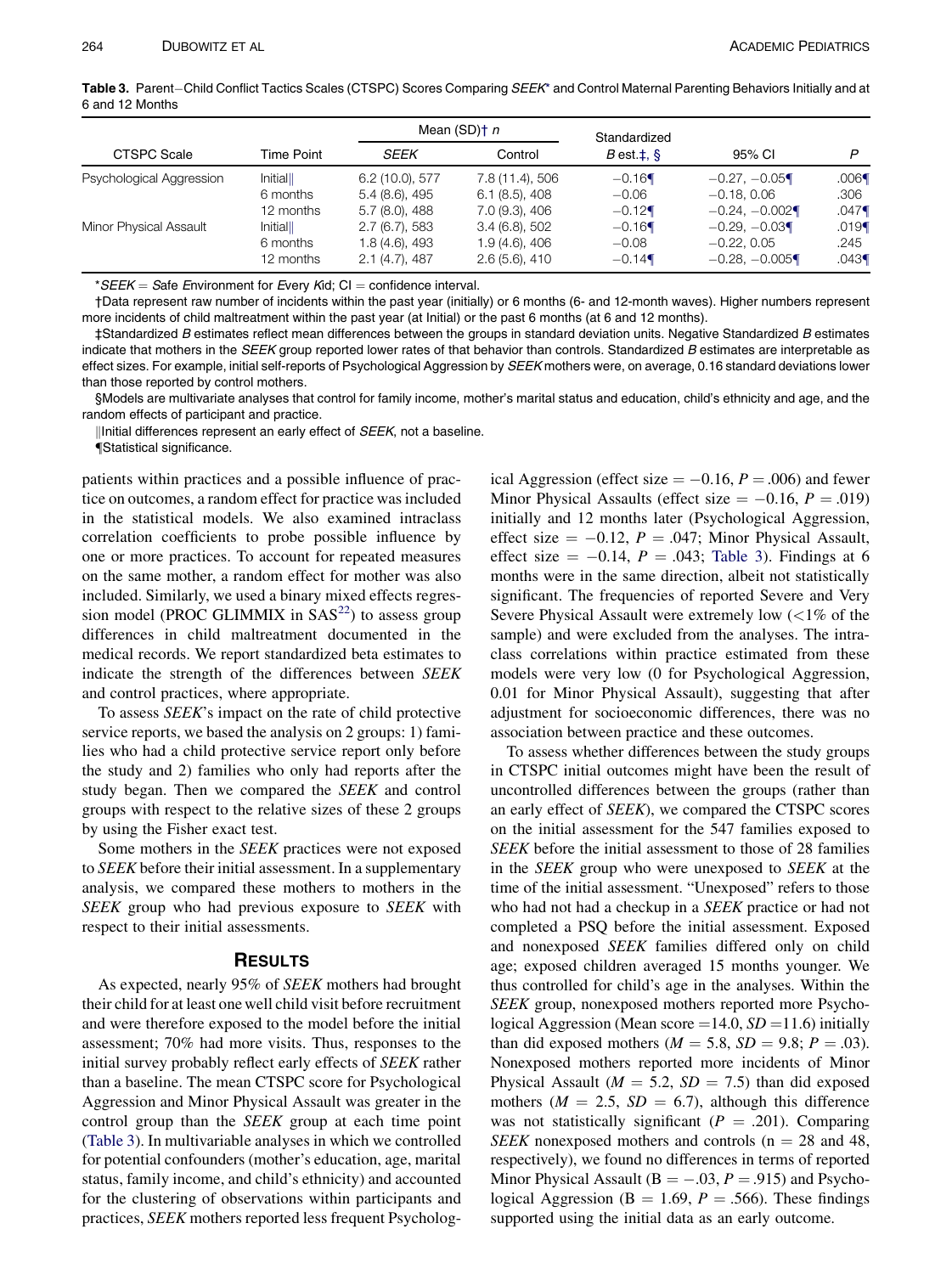Table 4. Number and Proportion of SEEK\* and Control Families in the Four CPS Reporting Categories

|             | No CPS Reports | <b>CPS Reports</b><br>(Pre-SEEK Only) | <b>CPS Reports</b><br>(During <i>SEEK</i> Only) | CPS Reports (Pre<br>and During SEEK) |
|-------------|----------------|---------------------------------------|-------------------------------------------------|--------------------------------------|
| Group       | $n$ (Row %)    | $n$ (Row %)                           | $n$ (Row %)                                     | $n$ (Row %)                          |
| <b>SEEK</b> | 565 (95)       | 16 (3)                                | 8(1)                                            | 6(1)                                 |
| Control     | 515 (98)       | 7 (1)                                 | 2(0.4)                                          | O(0)                                 |

 $P = .69$  for difference between groups with respect to decline in CPS reports during SEEK, on the basis of the Fisher exact test. \*SEEK = Safe Environment for Every Kid; CPS = Child Protective Services.

Before SEEK, 46 (8%) intervention families and 25 (5%) controls had one or more problems related to possible abuse or neglect documented in the medical records. During the project, the proportions were 85 (14%) and 45 (9%), respectively. This difference was not statistically significant  $(OR = 1.14, P = .76)$  after adjusting for the random effect of practice and the number of pre-study problems.

There were relatively few child protective service reports (Table 4). Most reports were for neglect (50%) or physical abuse (32%). After taking into consideration pre-SEEK differences, we found no statistically significant difference between groups during *SEEK* ( $P = .69$ ).

The time HPs in *SEEK* and control practices spent discussing psychosocial concerns during the study was nearly identical (median, 37.0 vs 37.5 seconds; interquartile range, 59.5 vs 60.0, respectively). There was also no significant difference in the average total time spent on visits (SEEK 17.5 minutes vs controls 16.3 minutes,  $P = .18$ ).

## **DISCUSSION**

These findings provide further evidence that the SEEK model of enhanced pediatric primary care may help prevent maltreatment. It is especially important that this was in a relatively low-risk population. SEEK mothers reported less Psychological Aggression and fewer Minor Physical Assaults at the initial and 12-month assessments, with moderate effect sizes. $^{23}$  $^{23}$  $^{23}$  For example, at 12 months, the assault rate was 0.2 SD lower in the SEEK group compared with controls. Although many of these instances may not meet legal definitions of maltreatment, ample evidence indicates that experiences such as hitting children (ie, corporal punishment) jeopardize their development. $24-29$ Psychological maltreatment is defined by the American Academy of Pediatrics as a repeated pattern of damaging interactions between caregiver and child<sup>30</sup>; it may be the most damaging of all forms of maltreatment, even though it seldom leads to child protective service involvement.<sup>31</sup>

It is clear that protective services reports reflect only a small fraction of the maltreatment children experience; they are guided by state laws that generally focus on relatively egregious circumstances. We suggest that the definition of maltreatment be based on scientific evidence of what harms children. Psychological Aggression and Minor Physical Assault were prevalent and potentially damaging; there is a need to reduce these experiences that at a minimum constitute harsh punishment, and may indicate maltreatment.

As expected, child maltreatment was infrequent—when measured by child protective service reports or documentation in medical records. This poses a challenge for evaluating efforts to prevent maltreatment With a relatively low base rate in all but the greatest-risk populations it is very difficult to show decreased rates of reported or documented maltreatment. Direct observation is naturally very difficult, making researchers mostly reliant on self-report measures. These too have their limitations, especially when ascertaining socially undesirable information.

The previous *SEEK* study was conducted in a very highrisk urban, mostly African-American population. SEEK reduced maltreatment—measured by self-report, medical records and child protective service reports.[15](#page-8-0) Findings in the current study involving mostly middle-income white families were statistically significant, but not as strong.<sup>[15](#page-8-0)</sup> This raises the question of whether the model should be used only in high-risk populations. However, even modest reductions in potentially damaging experiences can have valuable, far-reaching benefits at a population level; the present sample likely represents many American families. It is noteworthy that even in this relatively low-risk population, whereas some risk factors were reported infrequently (eg, intimate partner violence), others were quite prevalent (eg, alcohol abuse: 8%). Furthermore, even if a significant reduction in child protective service reports is difficult to demonstrate, helping address prevalent psychosocial problems such as maternal depression or alcohol abuse should strengthen families, support parents, and improve chil-dren's health, development and safety.<sup>[32,33](#page-8-0)</sup>

SEEK involves a modest yet substantive change in current practice. For example, screening for parental depression seldom occurred prior to the study or in control practices (data not shown). $34$  The study required a commitment to attend training sessions and complete periodic questionnaires. It is very encouraging that 75% of practices agreed to participate, as did all the HPs in those practices. This reflects substantial interest among pediatricians and nurse practitioners to respond to the psychosocial problems facing many families.<sup>31,35–37</sup> With such interest, changes to pediatric primary care practice are clearly possible, particularly since implementing SEEK was mostly straightforward. There are naturally challenges. Finding time for training is not easy, nor is changing practice behavior. Importantly, SEEK HPs showed improvement in their comfort level and perceived competence addressing the targeted problems, sustained 36 months after the initial training.<sup>[34](#page-8-0)</sup>

In developing SEEK, we were very practical, recognizing cost and time constraints in a busy practice. Having assistance from a social worker seemed important, complementing HPs efforts to address identified problems. To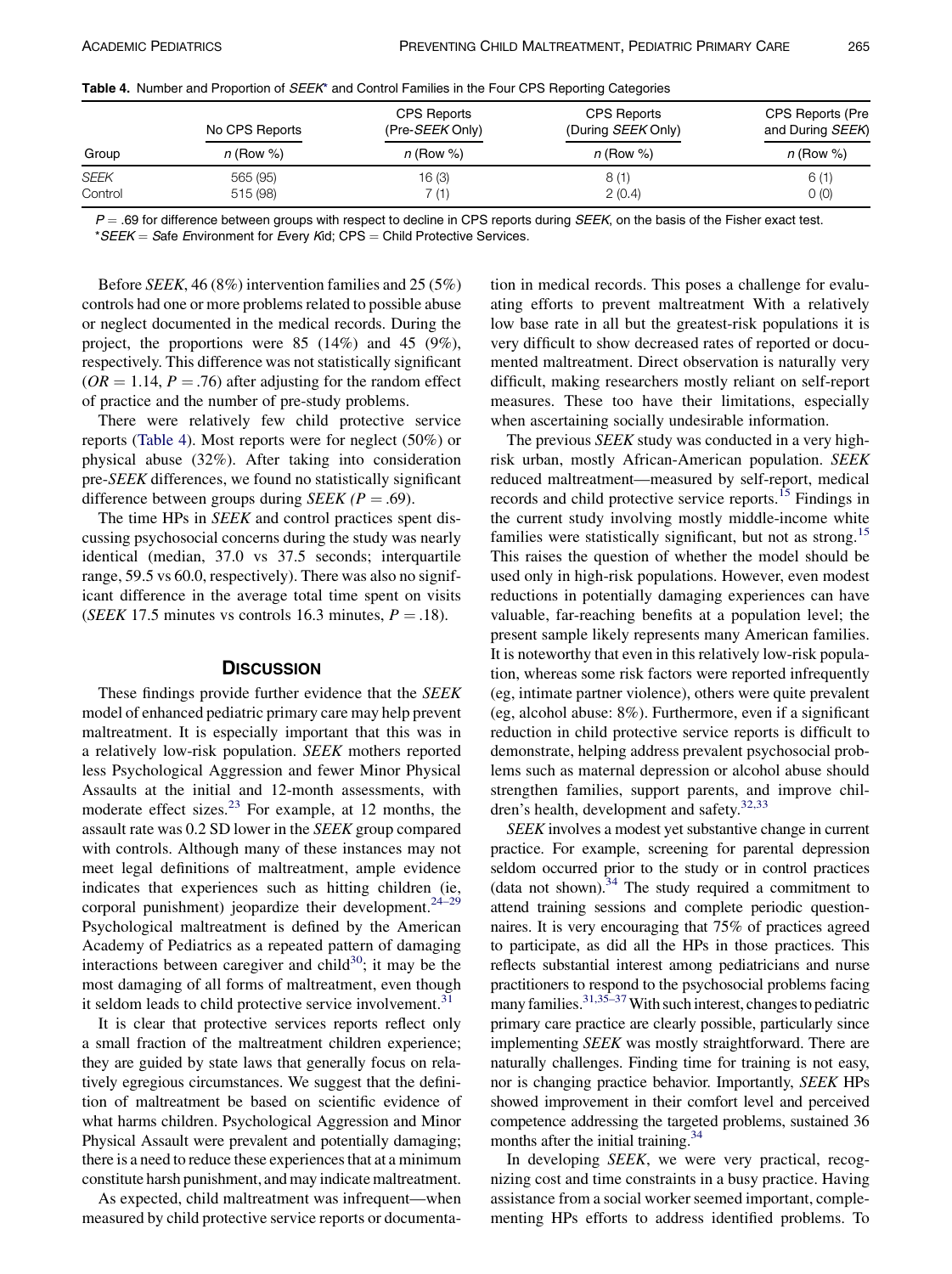limit costs, the social worker divided her time among the 7 SEEK practices, while being available to SEEK HPs and parents during regular hours. Surprisingly, despite excellent working relationships, she was underused, and, much of her work was by phone. It may be possible to lower program costs by having a social worker cover more practices and provide assistance only by phone. Data support the effectiveness of such psychosocial phone interventions.[38,39](#page-8-0) Alternatively, it is possible that the HP or someone else in the practice could perform the key function of facilitating appropriate referrals.

Despite AAP recommendations for screening, [40,41](#page-8-0) pediatricians often raise concerns about the time required to address identified problems. Using waiting room time takes good advantage of this opportunity, that is, having parents complete the PSQ while they are waiting should save time during the visit and enable HPs to efficiently focus on identified problems. Indeed, we found that SEEK did not add time to visits. A comparable study in which primary care pediatricians were trained to address children's behavior problems did not find significant increases for any of the four levels of office visits or for health maintenance visits.<sup>[42](#page-8-0)</sup>

How may SEEK have influenced the outcomes? We previously reported that SEEK HPs had significant and sustained improvements in attitudes and behavior regarding addressing the targeted psychosocial problems compared to controls.<sup>[34](#page-8-0)</sup> For example, screening for depression occurred far more frequently in SEEK practices, and when problems were identified, some action was almost always documented. At 12 months, SEEK mothers reported significantly greater satisfaction with their parenting ( $P = .02$ ), with a trend ( $P = .06$ ) in same direction at 6 months. There were also encouraging findings regarding intimate partner violence. At 6 months, SEEK mothers reported fewer physical assaults by them toward their partners (odds ratio [OR] 0.44,  $P = .049$ ) and at 12 months by their partners toward them (OR 0.47,  $P =$ .045) compared with controls. These findings may partially explain the apparent effectiveness of SEEK. There remains a need to better elucidate how SEEK may effect change.

There are several strengths to this study. We used the conservative intention to treat approach; some families had relatively little exposure to SEEK. We had excellent retention of practices, HPs and participants during a 30 month period. We were unsure whether HPs might resent the time required or if parents might find the PSQ intrusive. However, there were very few complaints and SEEK was well accepted. We used rigorous statistical approaches to minimize potential limitations, such as carefully controlling for group differences and potential confounders.

#### STUDY LIMITATIONS

The study also has several limitations. We could not collect baseline data; the 18 months needed to recruit the sample precluded waiting to implement SEEK. Thus, most participants were exposed to the model before the initial survey. However, nonexposed SEEK mothers reported more Psychological Aggression than those exposed

and nonexposed SEEK mothers and controls did not differ in terms of this outcome or Minor Physical Assault. These findings support the early influence of the model and the use of the initial assessment as early outcome data. Given more power, the trend for Minor Physical Assault would probably also have been significant. It is also possible, however, that the initial findings reflect baseline differences between groups. The power was also limited for the outcomes that occurred rarely, such as reports to child protective services. Thus, the lack of a significant finding does not rule out possible impact of SEEK.

Randomization was not entirely successful. We needed to add 2 control practices to have a similar number of HPs across groups. Also, there were some socioeconomic differences between the groups. We adjusted for differences between the groups with respect to measured variables (income, education, marital status, ethnicity, age) by using a regression model. The very low intraclass coefficients indicate no association between practice and the outcomes. In addition, we adjusted for unmeasured differences between the practices by including a random effect for practice in the model. The greater adversity in the SEEK group, however, makes the findings more remarkable; differences between the groups favored the null hypothesis.

## FUTURE DIRECTIONS

There is great interest to find promising strategies to help prevent child maltreatment. After 2 rigorous studies, the SEEK model appears to be one, and, by addressing prevalent family problems it may also enhance children's health, development, and safety. This fits well with the mission of pediatrics and Bright Futures.<sup>[35–37](#page-8-0)</sup> There has been considerable interest in the United States in replicating this model. Some may argue the evidence is not enough to justify going to scale. Others may think it is more than adequate and may also point to many areas of practice based on scant evidence. Importantly, the model does not appear to have negative outcomes and should substantially enhance pediatric primary care, especially as it did not involve more professional time, and there is evidence that the program may in fact be cost saving. $43$ 

There are many practical issues to consider. How do we encourage those providing pediatric primary care to adopt this model? Possible approaches include developing online training and ongoing support and technical assistance. Another issue concerns the social worker in the model, a challenge for many given the finances of pediatric primary care. As suggested previously, the facilitation of referrals could probably be accomplished by HPs and/or office staff. Such questions raise the issue of fidelity to the model tested. In developing *SEEK* we recognized the heterogeneity among HPs and practices and deliberately sought to make the model somewhat flexible. Nevertheless, some core components do appear important: preparing HPs to help address the targeted problems, the PSQ (or similar tool) to screen systematically, ability to link families needing help to community resources, and the availability of necessary resources. In sum, it seems reasonable to cautiously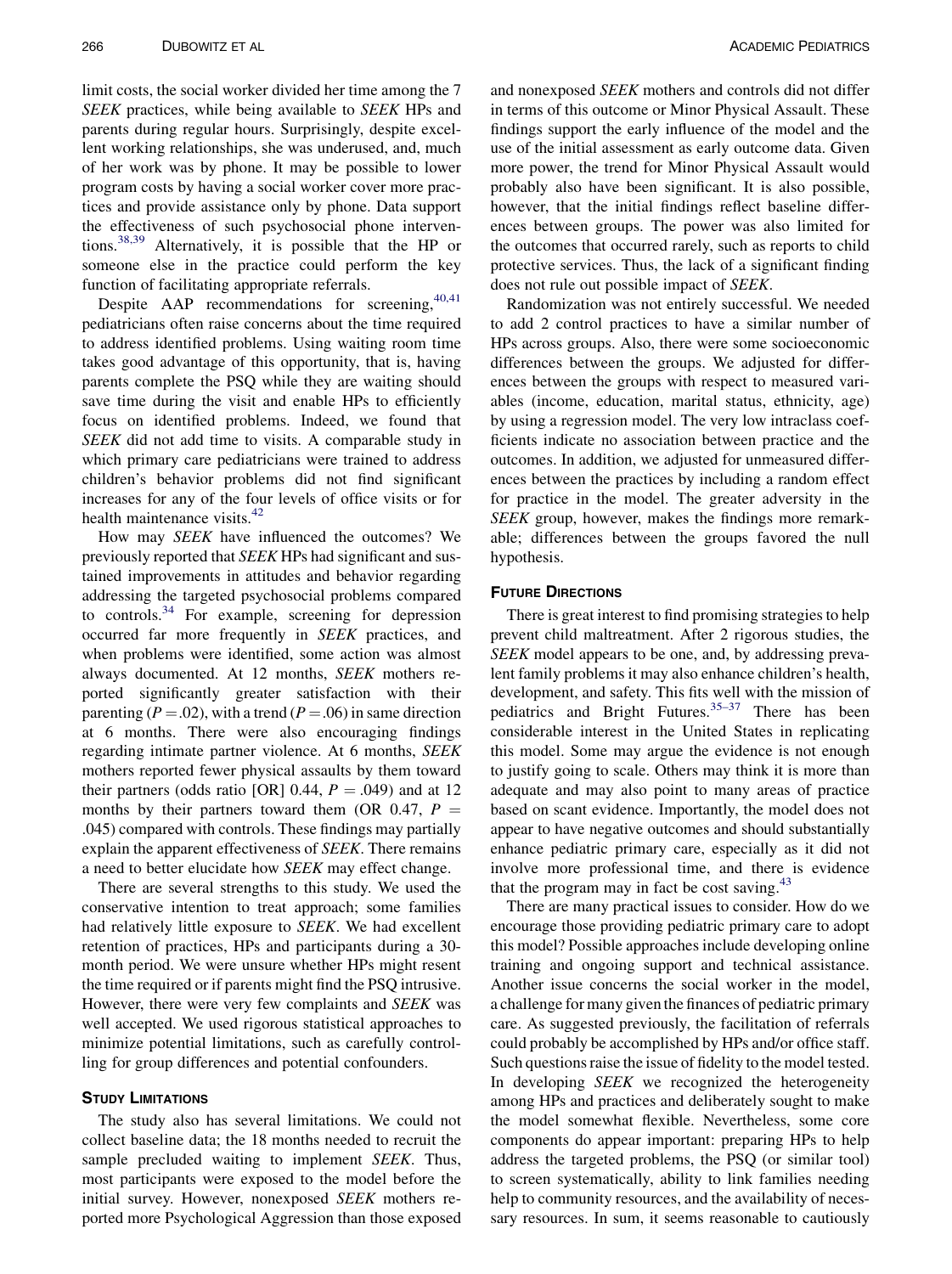<span id="page-8-0"></span>disseminate and replicate the SEEK model, without overpromising, while continuing to assess its effectiveness.

# ACKNOWLEDGMENTS

We are very grateful to the primary care pediatricians and pediatric nurse practitioners and their office staff, participating mothers, as well as David Bromberg, MD, Nicolette Minas, MS, Ann Pemberton, LCSW-C, and Angela Grodack, MA, for their contributions to this study. Dr. Dubowitz had full access to all the data in the study and takes responsibility for the integrity of the data and the accuracy of the data analysis. This research was supported by grants from the Centers for Disease Control and Prevention and the Doris Duke Charitable Foundation. National Clinical Trials No: NCT00819702.

# **REFERENCES**

- 1. U.S, Department of Health and Human Services. Administration on Children Youth and Families. Child Maltreatment 2009. Washington, DC: U.S. Government Printing Office; 2010.
- 2. Hussey J, Chang J, Kotch J. Child maltreatment in the United States: prevalence, risk factors, and adolescent health consequences. Pediatrics. 2006;118:933–942.
- 3. Stirling JJ, Amaya-Jackson LA. Understanding the behavioral and emotional consequences of child abuse. Pediatrics. 2008;122:667–673.
- 4. Dubowitz H, Papas MA, Black MM, et al. Child neglect: outcomes in high-risk urban preschoolers. Pediatrics. 2002;109:1100–1107.
- 5. Lansford JE, Dodge KA, Pettit GS, et al. A 12-year prospective study of the long-term effects of early child physical maltreatment on psychological, behavioral, and academic problems in adolescence. Arch Pediatr Adolesc Med. 2002;156:824–830.
- 6. Dube SR, Miller JW, Brown DW, et al. Adverse childhood experiences and the association with ever using alcohol and initiating alcohol use during adolescence. J Adolesc Health. 2006;38:1-10.
- 7. Hillis SD, Anda RF, Dube SR, et al. The association between adverse childhood experiences and adolescent pregnancy, long-term psychosocial consequences, and fetal death. Pediatrics. 2004;113:320-327.
- 8. Dube SR, Anda RF, Felitti VJ, et al. Childhood abuse, household dysfunction, and the risk of attempted suicide throughout the life span: findings from the Adverse Childhood Experiences Study. JAMA. 2001;286:3089–3096.
- 9. Malinosky-Rummell R, Hansen DJ. Long-term consequences of childhood physical abuse. Psychol Bull. 1993;114:68–79.
- 10. Widom CS. Child abuse, neglect, and adult behavior: research design and findings on criminality, violence, and child abuse. Am J Orthopsychiatry. 1989;59:355–367.
- 11. Dube SR, Felitti VJ, Dong M, et al. The impact of adverse childhood experiences on health problems: Evidence from four birth cohorts dating back to 1900. Prev Med. 2003;37:268–277.
- 12. Felitti VJ, Anda RF, Nordenberg D, et al. Relationship of childhood abuse and household dysfunction to many of the leading causes of death in adults: The Adverse Childhood Experiences (ACE) Study. Am J Prev Med. 1998;14:245–258.
- 13. Wang C, Holton J. Total Estimated Cost of Child Abuse and Neglect in the United States. Chicago, IL: Prevent Child Abuse America; 2007.
- 14. Dias MS, Smith K, DeGuehery K, et al. Preventing abusive head trauma among infants and young children: a hospital-based, parent education program. Pediatrics. 2005;115:470–477.
- 15. Dubowitz H, Feigelman S, Lane W, et al. Pediatric primary care to help prevent child maltreatment: the Safe Environment for Every Kid (SEEK) Model. Pediatrics. 2009;123:858–864.
- 16. Dubowitz H, Feigelman S, Lane W, et al. Screening for depression in an urban pediatric primary care clinic. Pediatrics. 2007;119:435–443.
- 17. Dubowitz H, Prescott L, Feigelman S, et al. Screening for intimate partner violence in a pediatric primary care clinic. Pediatrics. 2008; 121:e85–e91.
- 18. Lane WG, Dubowitz H, Feigelman S, et al. Screening for parental substance abuse in pediatric primary care. Ambul Pediatr. 2007;7: 458–462.
- 19. Straus MA, Hamby SL, Finkelhor D, et al. Identification of child maltreatment with the Parent-Child Conflict Tactics Scales: develop-

ment and psychometric data for a national sample of American parents. Child Abuse Neglect. 1998;22:249–270.

- 20. Sedlak AJ, Mettenburg J, Basena M, et al. Fourth National Incidence Study of Child Abuse and Neglect (NIS–4): Report to Congress. Washington, DC: U.S. Department of Health and Human Services, Administration for Children and Families; 2010.
- 21. Hussey JM, Marshall JM, English DJ, et al. Defining maltreatment according to substantiation: distinction without a difference? Child Abuse Neglect. 2005;29:479–492.
- 22. SAS software, Version 9.2 of the SAS System for Windows. 2008. Available at: [http://www.sas.com/presscenter/guidelines.html.](http://www.sas.com/presscenter/guidelines.html)
- 23. Cohen J. Statistical Power Analysis for the Behavioral Sciences. 2nd ed. Hillsdale, NJ: Erlbaum; 1988:25–27.
- 24. Simons DA, Wurtele SK. Relationships between parents' use of corporal punishment and their children's endorsement of spanking and hitting other children. Child Abuse Neglect. 2010;34:639–646.
- 25. Knox M. On hitting children: a review of corporal punishment in the United States. J Pediatr Health Care. 2010;24:103–107.
- 26. Taylor C, Manganello J, Lee S, et al. Mothers' spanking of 3-year-old children and subsequent risk of children's aggressive behavior. Pediatrics. 2010;125:1057–1065.
- 27. Zolotor A, Theodore A, Chang J, et al. Speak softly—and forget the stick. Corporal punishment and child physical abuse. Am J Prev Med. 2008;35:364–369.
- 28. Straus M, Sugarman D, Giles-Sims J. Spanking by parents and subsequent antisocial behavior of children. Arch Pediatr Adolesc Med. 1997;151:761–767.
- 29. Miller-Perrin CL, Perrin RD, Kocur JL. Parental physical and psychological aggression: psychological symptoms in young adults. Child Abuse Neglect. 2009;33:1–11.
- 30. Hart SN, Brassard MR, Davidson HA, et al. Psychological maltreatment. In: Myers JE, ed. The APSAC Handbook on Child Maltreatment. 3rd ed. Thousand Oaks, CA: Sage; 2011:125–144.
- 31. Kairys SW, Johnson CF, Committee on Child Abuse and Neglect. The psychological maltreatment of children—technical report. Pediatrics. 2002;109:e68.
- 32. Olson A, Kemper K, Kelleher K, et al. Primary care pediatricians' roles and perceived responsibilities in the identification and management of maternal depression. Pediatrics. 2002;110:1169–1176.
- 33. Weissman MM, Pilowsky DJ, Wickramaratne PJ, et al. Remissions in maternal depression and child psychopathology: a STAR\*D-child report. JAMA. 2006;295:1389–1398.
- 34. Shaw JS. Practice improvement: child healthcare quality and Bright Futures. Pediatr Ann. 2008;37:159–164.
- 35. Green M. Bright Futures: Guidelines for Health Supervision of Infants, Children, and Adolescents. Arlington, VA: National Center for Education and Maternal and Child Health; 1994.
- 36. Hagan JF, Shaw J, Duncan P. Bright Futures Guidelines for Health Supervision of Infants, Children, and Adolescents. 3rd ed. Evanston, IL: American Academy of Pediatrics; 2008.
- 37. Dubowitz H, Lane WG, Semiatin JN, et al. The Safe Environment for Every Kid (SEEK) model: impact on pediatric primary care professionals. Pediatrics. 2011;127:e962–e970.
- 38. Car J, Sheikh A. Information in practice: Telephone consultations. Br Med J. 2003;326:966–969.
- 39. Simon G, VonKorff M, Rutter C, et al. Randomized trial of monitoring, feedback, and management of care by telephone to improve treatment of depression in primary care. Br Med J. 2000;320:550–554.
- 40. Committee on Child Abuse and Neglect. The role of the pediatrician in recognizing and intervening on behalf of abused women. Pediatrics. 1998;101:1091–1092.
- 41. Thackeray J, Hibbard R, Dowd M. Intimate partner violence: the role of the pediatrician. Pediatrics. 2010;125:1094–1100.
- 42. Gadomski A, Wissow LS, Slade E, et al. Training clinicians in mental health communication skills: impact on primary care utilization. Acad Pediatr. 2010;10:346–352.
- 43. Lane WG, Frick K, Dubowitz H, et al. Cost-Effectiveness analysis of the SEEK (A Safe Environment for Every Kid) child maltreatment prevention program. American Public Health Association 139<sup>th</sup> Annual Meeting and Exposition. Washington, DC, November 1, 2011.